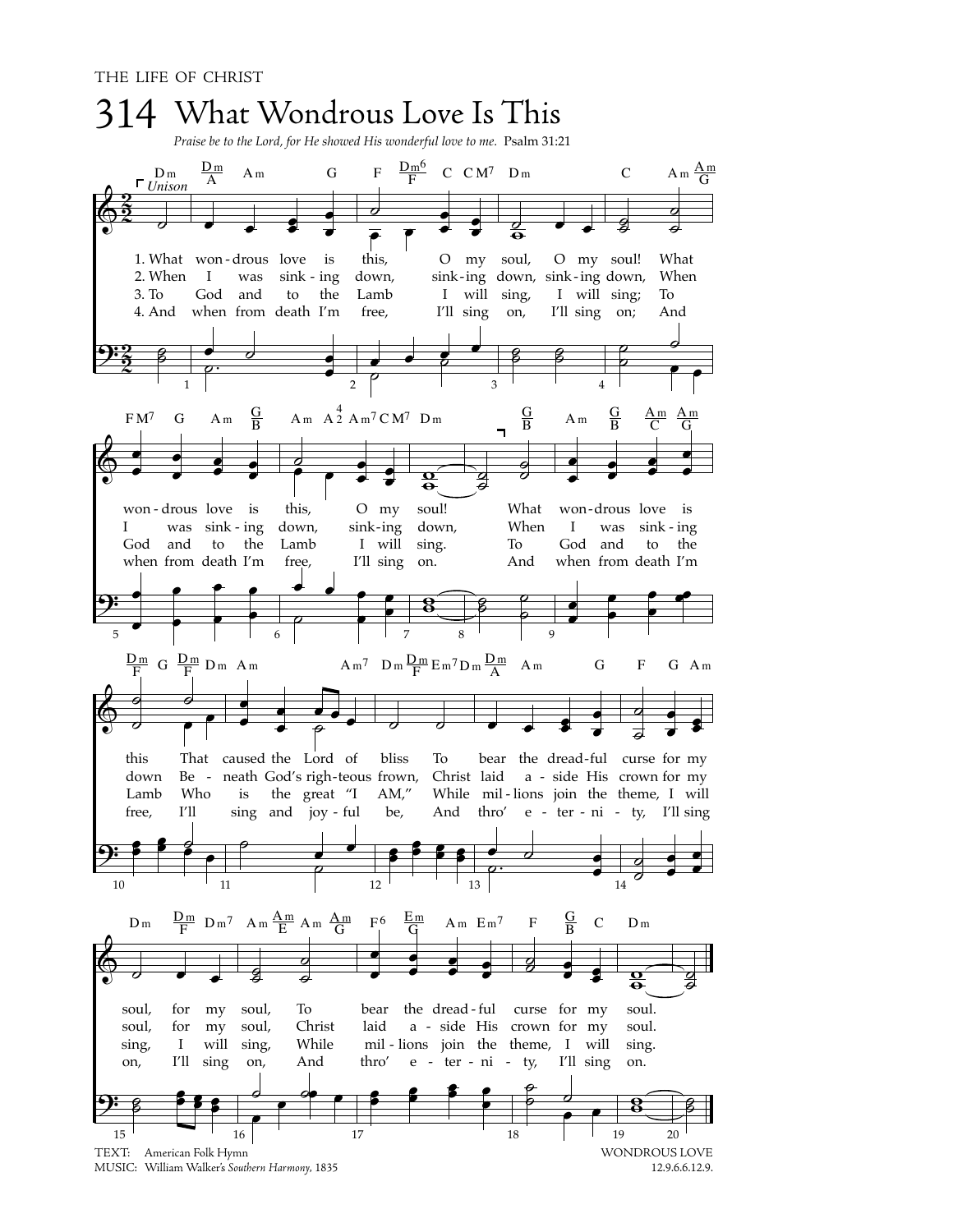## Jesus Loves Me 185

*Christ loved us and gave Himself up for us.* Ephesians 5:2

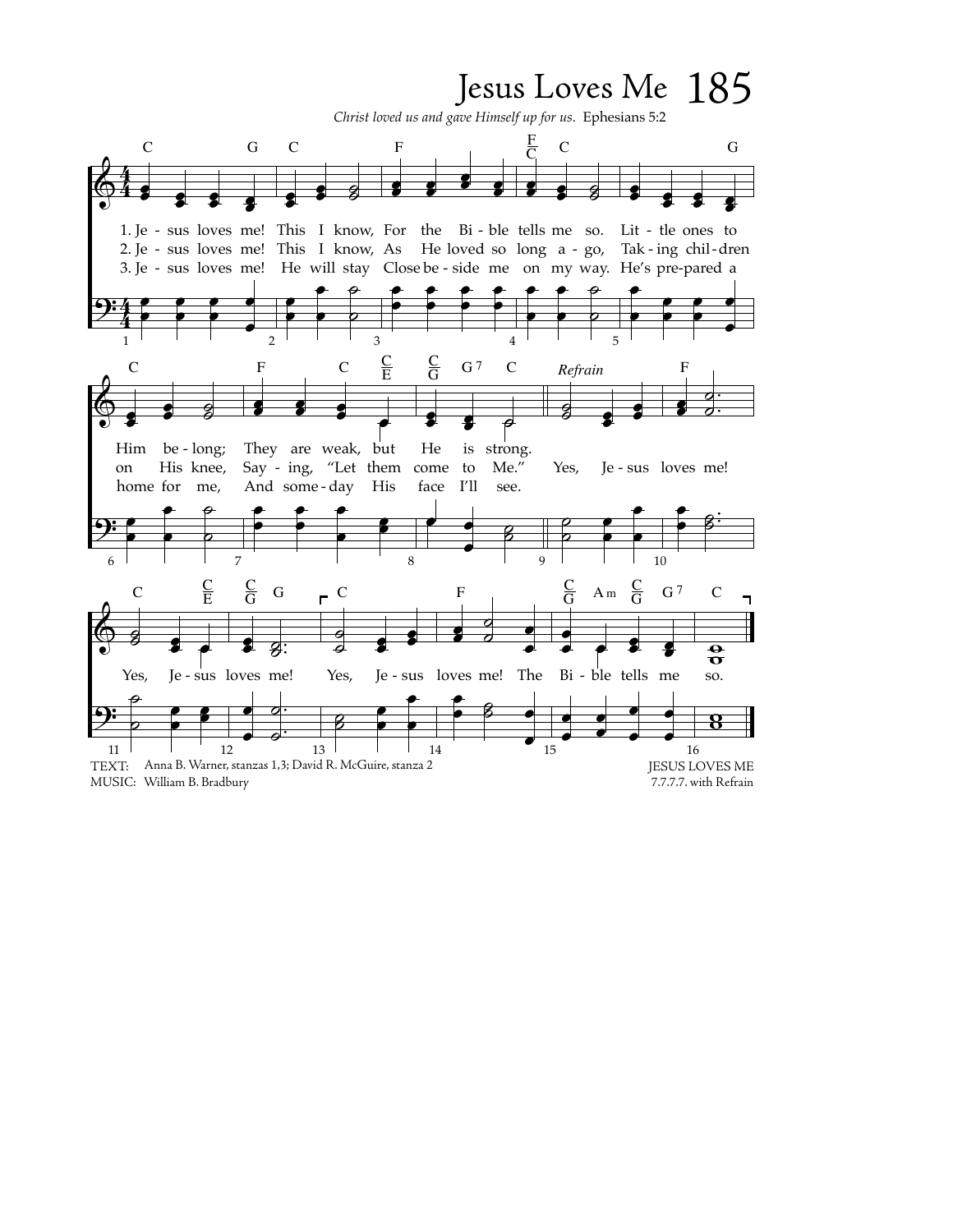

MUSIC: James McGranahan

8.7.8.7. with Refrain